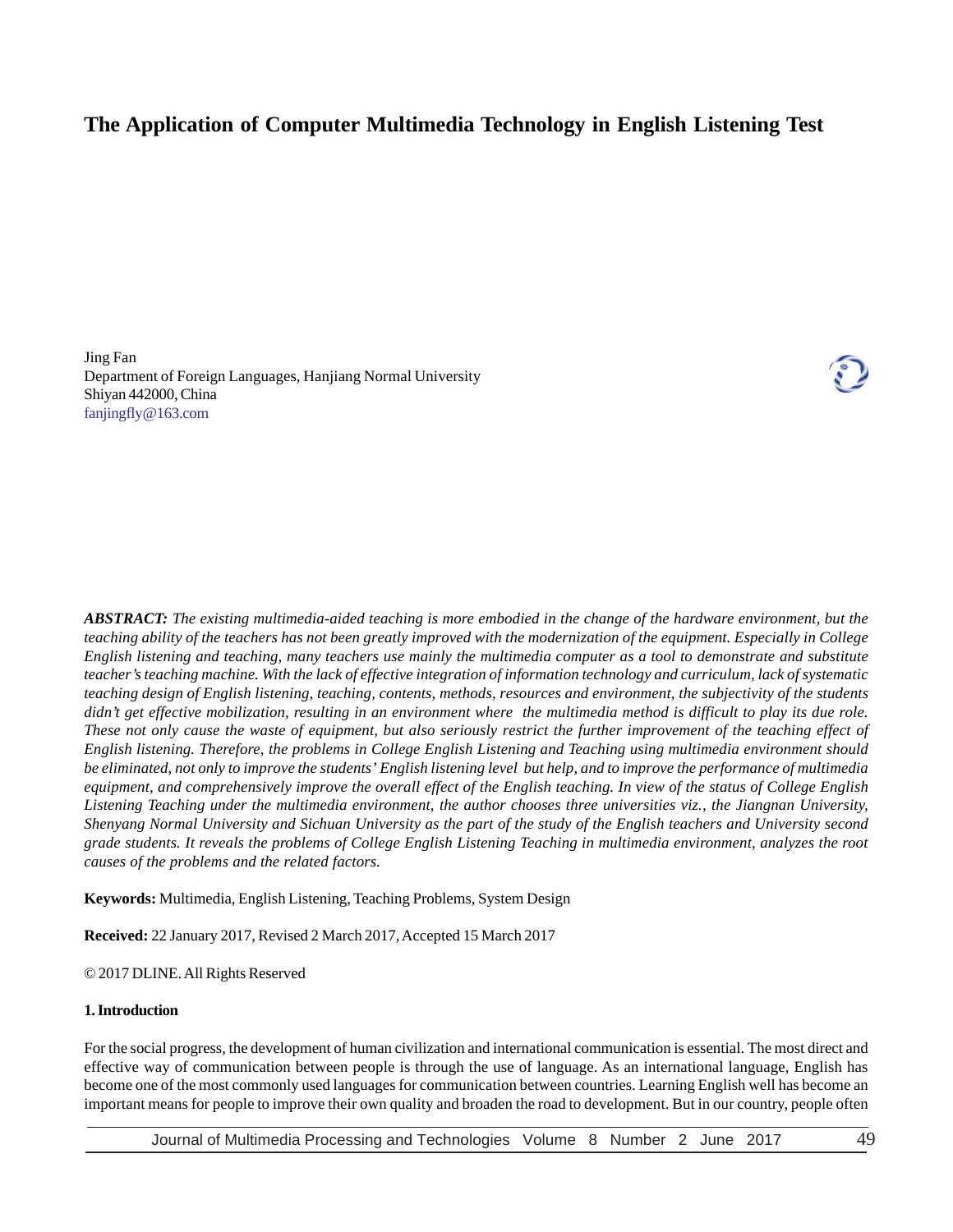only stay in English learning and writing stage, thus restrict the language skills to these two activities. The comprehensive English [1] includes "listening, speaking, reading, writing and translating in the actual application and the most important issue is to create a conducive way to English listening and speaking in the ideal language learning environment, especially the creation of 'listening environment to promote the development of other skills' (see figure 1).



Figure 1. English listening teaching

However, finding this environment is easier than speaking Chinese in Chinese land! Therefore, people have been looking for an effective way to create such a language learning environment, in order to achieve the purpose of improving the level of English knowledge. Based on computer network and multimedia technology in its various manifestations, intuitive human-computer interaction, massive information and convenient storage and sharing, the environment can effectively stimulate students interest in learning, enrich the teachers and the students in the teaching and learning methods, and it is helpful to improve the teaching efficiency with the learning effect. Listening the teaching is the most basic and the most important link in the whole English teaching system. It is an active and complex mental activity process. Using multimedia technology to provide rich linguistic materials, strengthening the English learning situation sense to stimulate auditory, visual, and a variety of sensory organs, can make the listening to learning as the psychological activity process. It is more clear that such activities can significantly improve the listening to teaching and will result in "listening, speaking, reading and writing". As a result, it is natural that people relate multimedia to English listening to teaching. And as individual English learning process in higher education continues, the College English listening and teaching use the Multimedia Assisted technology. As early as in 2001, the Ministry of education is in the process of "strengthening undergraduate education to improve teaching quality where it brought many activities such as talent training in Colleges and universities, electronic library, multimedia classrooms and digital teaching environment construction and so on. The teaching means and methods must meet the requirements of the development of information technology, the colleges and universities need to strengthen campus network where the majority of teachers and students use information technology to create the conditions. Compulsory courses offered by the state key colleges and universities, need to take the proportion of class hours used in multimedia teaching with 30%, and other colleges and universities with more than 15%. In colleges and universities, more and more teachers use the multimedia technology and the application of multimedia technology in teaching has been very popular. Multimedia technology has become an indispensable teaching aid in Colleges and universities. Colleges and universities have attached great importance to the promotion and application of Multimedia English teaching, and have invested heavily in the construction of multimedia classrooms, language lab and English listening network course and, the English listening teaching and learning environment has been greatly improved [2].

## **2. The Theoretical Basis of this Study**

From the College English Listening Teaching in the multimedia environment point of view, first of all, the multimedia technology provides abundant listening materials for students, create a real language environment, helps students to obtain information on the specific dialogue in English listening teaching; secondly, with special emphasis is given on the students "listening" to use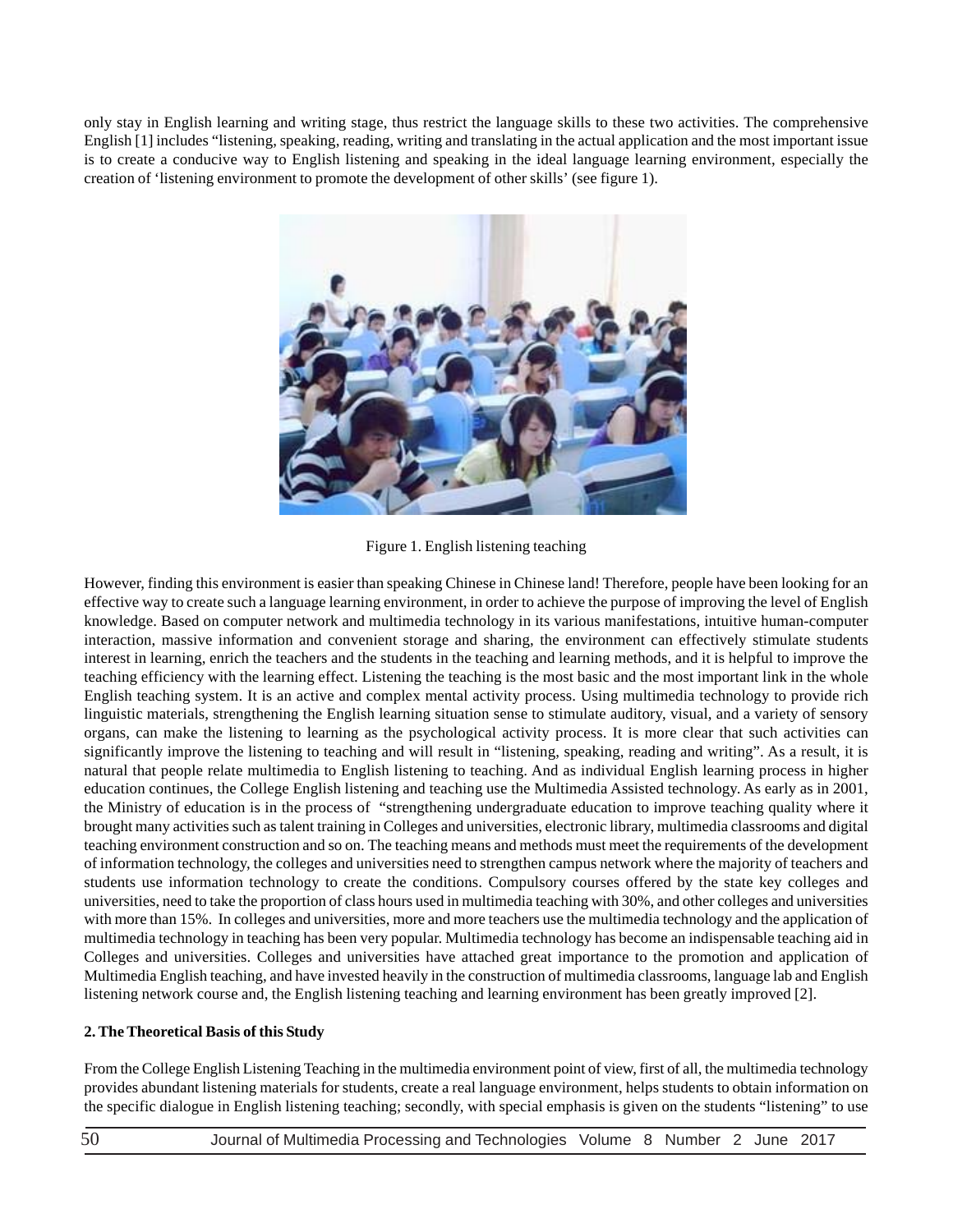language or words. The way for the exchange of learning, consolidate the content of the hearing, expand the comprehensive skills, and the constructivism emphasizes "collaboration" and "conversation" is the same; thirdly, the students' thinking ability and listening training in multi media environment, stimulate a variety of sensory organs, receive more abundant materials, will have diversified understanding of knowledge, form their own knowledge, these are constructivism emphasis on "meaning construction" (see figure 2). It is the core of this study, especially for college students to construct knowledge system and get creative knowledge in multimedia listening [3-5].



Figure 2. Sketch map of multimedia listening system

## **2.1 The Theory of Multimedia-Assisted Language Teaching**

Multimedia-assisted language teaching, is also known as computer-assisted language teaching. It is established with the computer as the core system of multimedia-assisted foreign language teaching activities, and mainly refers to the comprehensive utilization of a variety of media and technology, the information on foreign language teaching and learning for storage, processing, transmission and exchange, so as to achieve the optimization of foreign language teaching and learning. Multimedia English listening teaching is a new teaching mode to improve college students' English listening ability (see figure 3).

It can effectively mobilize the students' learning enthusiasm and initiative, to maximize the students' learning potential. For students to provide diversified resource platform, creating a good language learning environment while reducing teacher workload, the teacher can set aside more time with the students to carry out interactive, teachers and students to achieve their targets in a relaxed and pleasant atmosphere. When students have difficulty in using the language to express the content or students face problems in understanding the abstract concepts, the multimedia is enabled for comprehensive and easy understanding. In short, the application of multimedia network technology in English listening teaching makes the teaching more open and which has potential for documentation. It can effectively improve the students' English listening ability and comprehensive quality, and conform to the requirements of the development of the times.

#### **2.2 Investigation and Analysis on the present situation of English Listening Teaching**

In order to make a more precise analysis, the issues involved in this study are addressed by using different layers of students which help to initiate measures for the effective practical value of the language used. Author to address the problem of research used questionnaires, have selected three institutions, Jiangnan University, Shenyang Normal University and Sichuan University. English teachers and students as the research objects, the status of College English Listening Teaching under the multimedia environment is investigated and studied. Through an empirical investigation, it reveals the main problems existing in Multimedia English Listening Teaching in Colleges and universities. For developing English Listening Course for non-English Majors, more number of students and English teachers in three universities Jiangnan University, Shenyang Normal University and Sichuan University are used. The three schools are in different regions, where the size of the school, the nature of the differences, and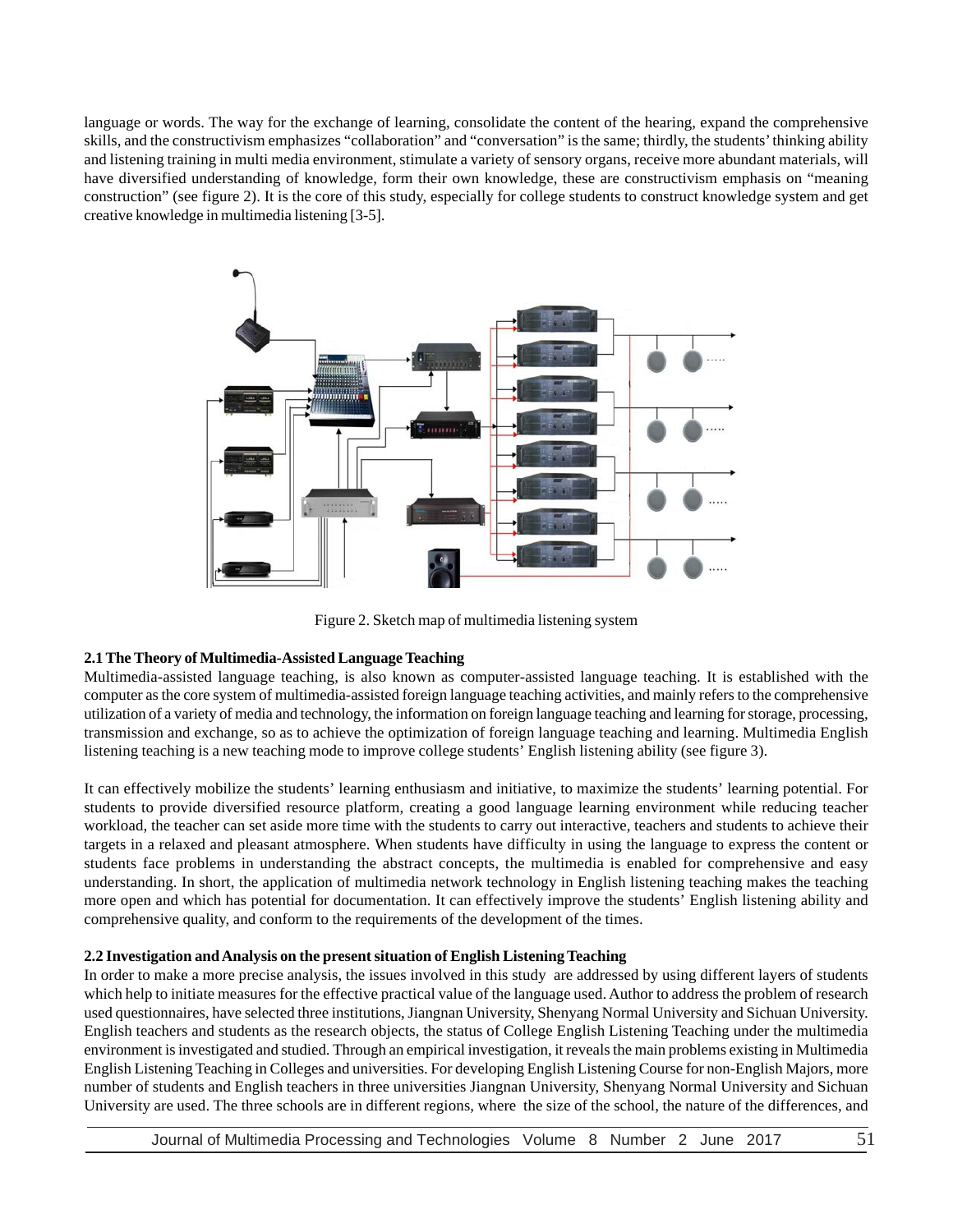results of the survey are compared with authenticity. Choose the students as subjects who have experience in the English listening learning, and it leads to a more stable learning method, and can more accurately understand the learning status. The students are surveyed from 21 provinces in China and across the large region, where their age is from 18 to 21 years, the preuniversity students are between 6 to 9 years of experience, and all have some foundation in English, thus all have certain number of years of languge experience, in par with the universal phenomenon[6-8].



Figure 3. Schematic diagram of high performance multimedia system

## **3. System design and performance optimization**

Through the above specific analysis of the survey data, the application of multimedia technology in College English listening and teaching is tracked which project the ability of teachers and students, and document the improvement of the listening and teaching ability. English learning emphasizes the practical application of language knowledge and communication. The use of multimedia technology-assisted English listening and teaching can promote the teachers and students, ensure better communication between the students, and provide students with knowledge of the practical application of language. The above issues have been recognized by the teachers and students and they hope to continue to promote this form of teaching. However, in the survey, the author also found many issues, where they have seriously restricted the further development of multimedia tools, making the multimedia teaching effective and has been unable to achieve a qualitative leap. Teachers are the main organizers of the classroom teaching, and the multimedia listening class is no exception, especially in the multimedia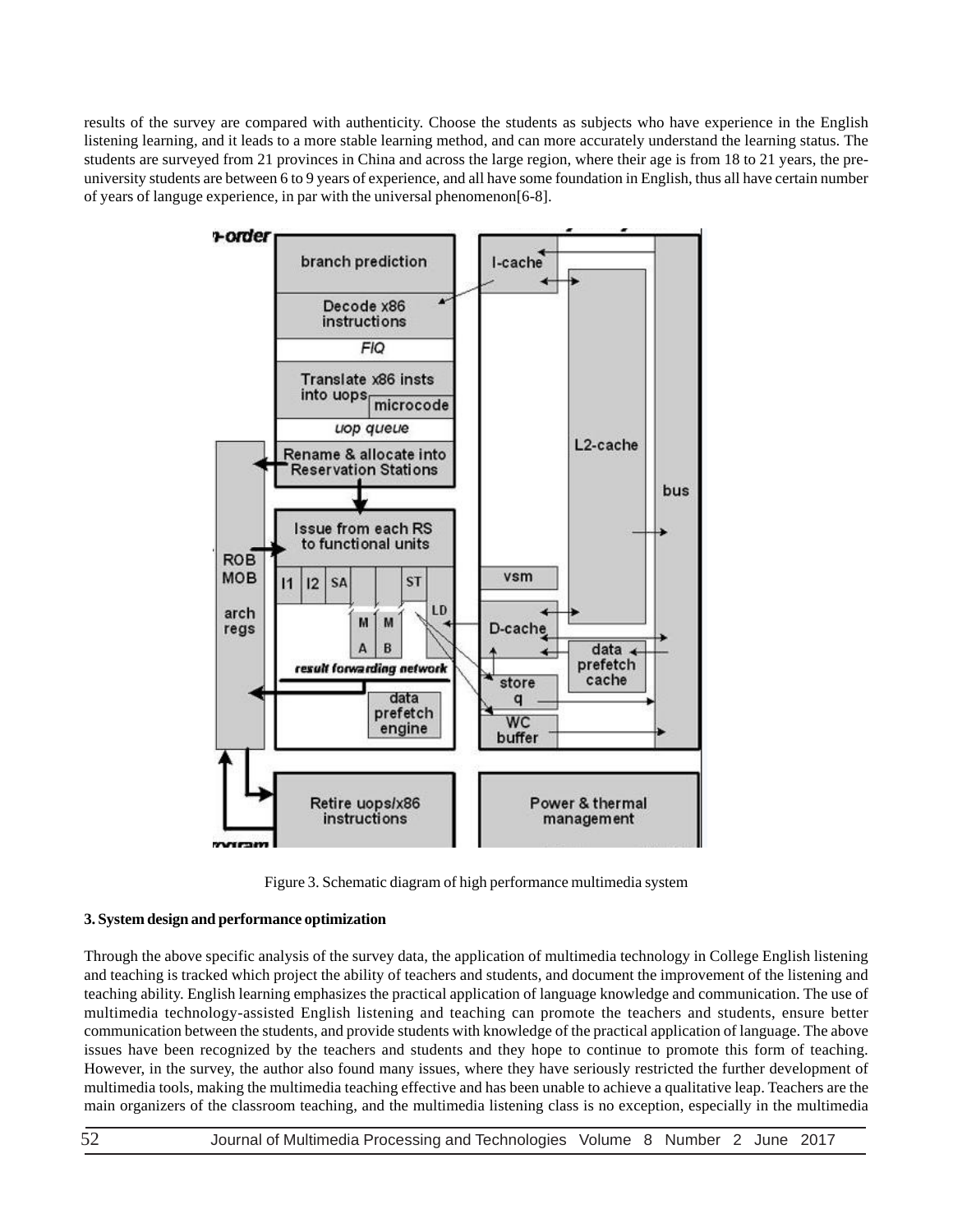environment of English listening and teaching, teachers need to control the classroom. Therefore, the main factors that exist in the present stage of multimedia listening and teaching are controlled by teachers. But at the same time, the object of teaching is the students, and the effect of multimedia teaching is reflected from the students' learning effect. Therefore, the impact of the students' own problems on the teaching effect is an important factor that can not be ignored.

If we cannot clearly understand the role of multimedia in teaching, it is likely to affect the teaching and deviate, and it would seriously affect the teaching effect. This is the most fundamental and important problem of teachers,who need to recognize in the multimedia teaching, mainly the following two extremes: first, that the multimedia teaching means the complete replacement of traditional teaching methods, and we should abandon all traditional teaching methods. There is no denying that the multimedia teaching method has the incomparable advantage of the traditional teaching method, and the teaching effect would be improved obviously by using the multimedia teaching method. So, many teachers think, since the advantages of multimedia teaching means is unmatched in the traditional means, the future teaching will no longer need to those traditional methods and completely resort to the multimedia teaching. This understanding too much emphasis on the features and advantages of multimedia teaching and neglect the classroom teaching for middle school students. The subject status and teachers' leading role and teacher-student classroom emotional communication, weakened the teacher's teaching art on few occassions. Second, multimedia teaching is just equivalent to one of the common tools of other traditional teaching means, and do not need to be paid special attention to. Contrary to a view, some teachers are accustomed to the traditional teaching methods and for the use of multimedia tools for listening teaching knowledge are with inadequate preparation, cannot venture. Their application of the multimedia computer still remain only as a classroom demonstration or media broadcast tool stage, and not pays close attention to very much practical application of Multimedia in the teaching process.

## **4. Conclusion**

This study is organized through the literature search and analysis, questionnaire survey and empirical analysis combining of multimedia environment of College English listening and teaching. The reality of in-depth research, obtained the first-hand materials paved the way for obtaining the real environment. The theory of constructivism, multiple intelligences, two language acquisition and the tower of experience are introduced as the theoretical basis of the research. Mainly from two aspects of teaching and learning problems and environmental restriction analysis the problems existing in multimedia teaching of listening, and puts forward the corresponding solutions and provide an empirical basis and theoretical support for the multimedia environment of College English listening teaching practice. Because of the research condition, the choice of the object of investigation is limited to three schools, although it is typical but the survey sample is small, it has some limitations. In addition, this paper studies the English Listening Teaching in the multimedia environment, the rapid development of multimedia technology, it is in the dynamic conditions of the static research, the time is very difficult to achieve. Finally, because there are many deficiencies in the research ability, it also has an impact on the feasibility of the research results.

## **References**

[1] Jifeng, Yuan., Weiwei, Dai. (2013). The efficiency and effectiveness of multimedia teaching. teaching and management. 6, 37- 78.

[2] Meilei, Lv., Hailun, Wang., Chundi, Jiang (2011). Research on Multimedia Teaching in Colleges and universities. *Examination Journal*. 6, 378-472.

[3] Culture, Jiang . (2012). The innovation of management and operation mode of multimedia classroom in Colleges and universities. *China Education Information*. 1, 482-637.

[4] Chunlian, Liu., Maolin, Li., Xianchun, Wu. (2015). Study on the influence of information technology on university teaching mode in China. *Audio Visual Education Research.* 12, 347-587.

[5] Xiurong, Wang., Xupeng, Feng . (2011). The application status of multimedia teaching in Colleges and universities. *Modern Educational Technology.* 10, 373-583.

[6] Abellan-Nebot, J.V., Subirón, F.R. (2010). A review of machining monitoring systems based on artificial intelligence process models. *The International Journal of Advanced Manufacturing Technology*. 47 (1-4) 237-257.

[7] Gao, Z., Zhang, D., Ge, Y. (2010). Design optimization of a spatial six degree-of-freedom parallel manipulator based on artificial intelligence approaches. *Robotics and Computer-Integrated Manufacturing.* 26 (2) 180-189.

Journal of Multimedia Processing and Technologies Volume 8 Number 2 June 2017 53